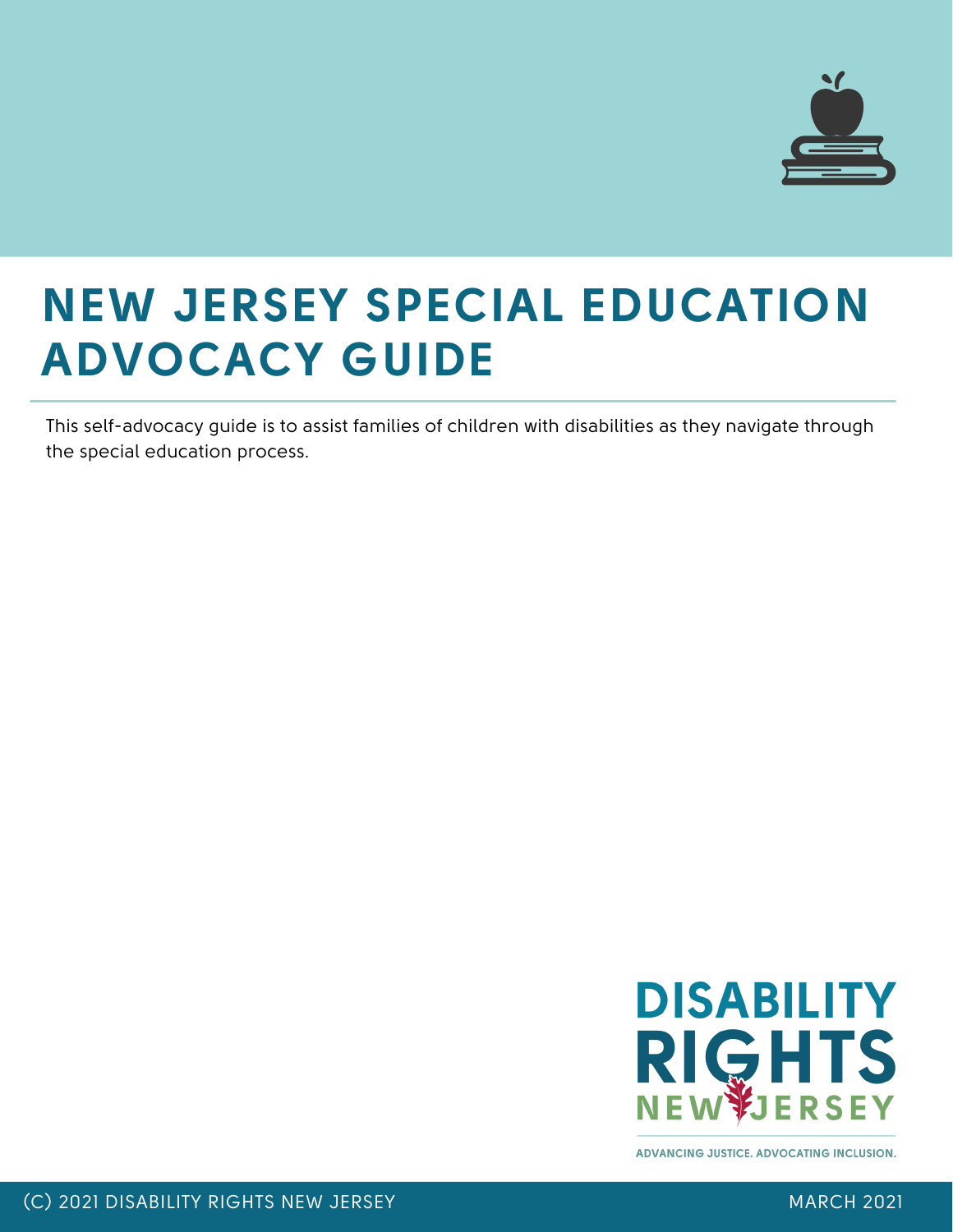

**New Jersey's designated Protection and Advocacy system, dedicated to representing and protecting the human, civil, and legal rights people with disabilities.**

## DISABILITY RIGHTS NEW JERSEY

1-800-922-7233 (New Jersey only) 609-292-9742 609-633-7106 (TTY); Dial "711" for Relay

> 210 S. Broad Street, 3rd Floor Trenton, New Jersey 08608

### **www.disabilityrightsnj.org**

Se Habla Espaňol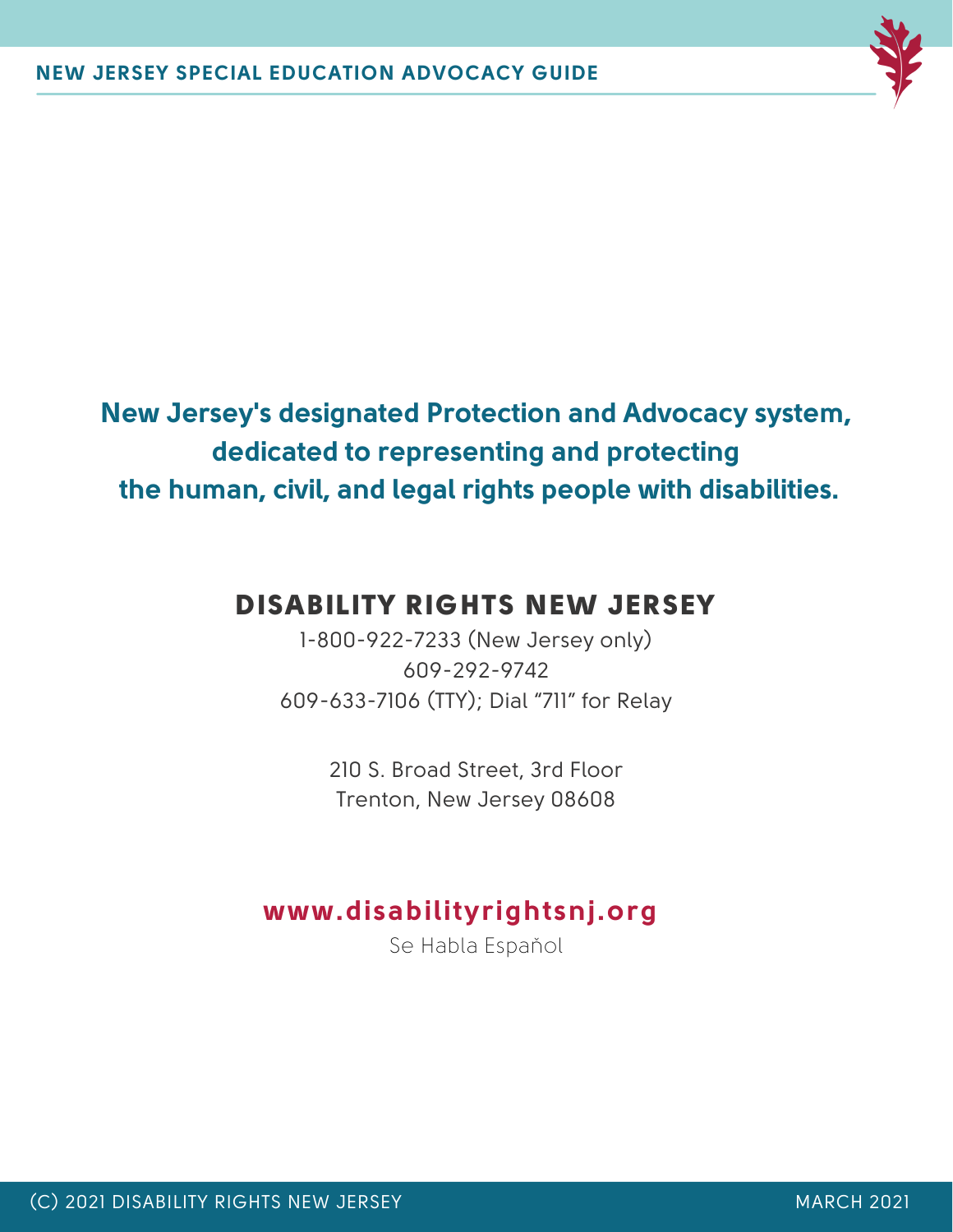

TABLE OF CONTENTS

| I: Legal Authority for Special Education                                                                 | 3           |                                            |           |
|----------------------------------------------------------------------------------------------------------|-------------|--------------------------------------------|-----------|
| II: Initial Evaluation Process<br>III: Special Education Eligibility<br><b>IV: Re-Evaluation Process</b> | 3<br>4<br>5 |                                            |           |
|                                                                                                          |             | V: Independent Evaluation Process          | 5         |
|                                                                                                          |             | VI: Free Appropriate Public Education      | 6         |
| <b>VII: Least Restrictive Environment</b>                                                                | 6           |                                            |           |
| <b>VIII: Individualized Education Program</b>                                                            | 7           |                                            |           |
| IX: Dispute Resolution Options                                                                           | 7           |                                            |           |
| X: Extended School Year Services<br>XI: Assistive Technology                                             | 9<br>10     |                                            |           |
|                                                                                                          |             | <b>XII: Private School Placements</b>      | 10        |
| <b>XIII: Discipline Procedures</b>                                                                       | 11          |                                            |           |
| XIV: Functional Behavior Assessment and Behavior<br><b>Intervention Plan</b><br>XV: Transition           | 13<br>13    |                                            |           |
|                                                                                                          |             | XVI: Section 504 of the Rehabilitation Act | 15        |
|                                                                                                          |             | Appendices                                 | $16 - 20$ |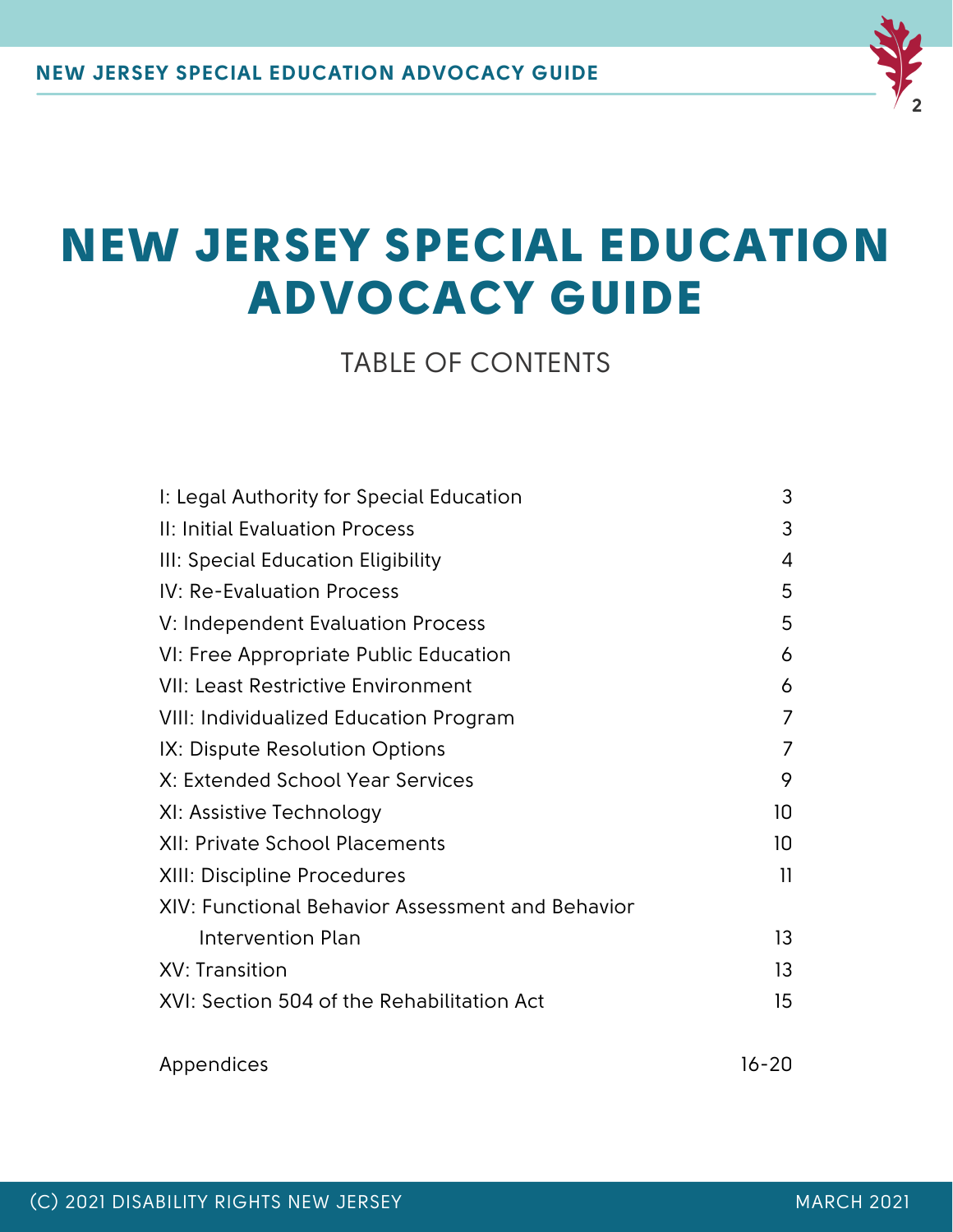

#### **I. LEGAL AUTHORITY FOR SPECIAL EDUCATION**

The right to individualized educational programming for students with disabilities is legally guaranteed by the Individuals with Disabilities Education Act, 20 U.S.C. § 1400, et seq., and its implementing regulations 34 C.F.R. § 300.1, et seq., commonly referred to as IDEA. Under IDEA, every child with a disability that impacts his or her ability to learn is entitled to a "free appropriate public education" (FAPE) in the least restrictive environment. This includes special education and related services that make it possible for the child to make meaningful educational progress. Children with disabilities are entitled to the opportunity to participate in non-academic classes and activities, and entitled to access to the general curriculum, to the maximum extent appropriate. IDEA provides specific timelines and deadlines for parents and school district personnel involved in the provision of a student's special education, as well as strict procedural rules that must be followed. In addition, New Jersey promulgated regulations implementing the special education process and the regulations can be found at N.J.A.C. 6A:14. The New Jersey Department of Education maintains a copy on their website at [https://www.state.nj.us/education/specialed/reg/.](https://www.state.nj.us/education/specialed/reg/)

Additionally, Section 504 of the Rehabilitation Act of 1973, 29 U.S.C. § 794, entitles children with disabilities to educational programs, services, and accommodations and applies to a broader range of students than IDEA. While IDEA is more detailed and contains more comprehensive procedural safeguards than Section 504, students who cannot meet IDEA's eligibility requirements may be able to obtain services through Section 504.

Privacy and confidentiality, and parental access, amendment, and destruction of educational records are governed by the Family Educational Rights and Privacy Act (FERPA), 34 CFR § 99, et seq.

#### **II. THE INITIAL EVALUATION PROCESS**

If a parent or guardian believes that his or her child is in need of special education services, a written request to the school district for an evaluation should be sent and is treated as a formal referral. Alternatively, school district personnel, such as a child's teacher, may become aware through classroom observations that a child may have a disability and can make a referral to the child study team. Within 20 calendar days of the referral, the full child study team must hold a meeting with the parent and the student's teacher to determine if an evaluation is warranted and the scope of any evaluation.

The child study team must inform the parent in writing of the decision to evaluate at least 15 calendar days before conducting the evaluation. If the parent refuses, the school district may request a due process hearing before an administrative law judge to obtain an order to proceed. If the parent agrees or the school district receives a court order, the school district has 90 calendar days to complete the evaluations, and if eligible, develop and implement an individualized education program (IEP).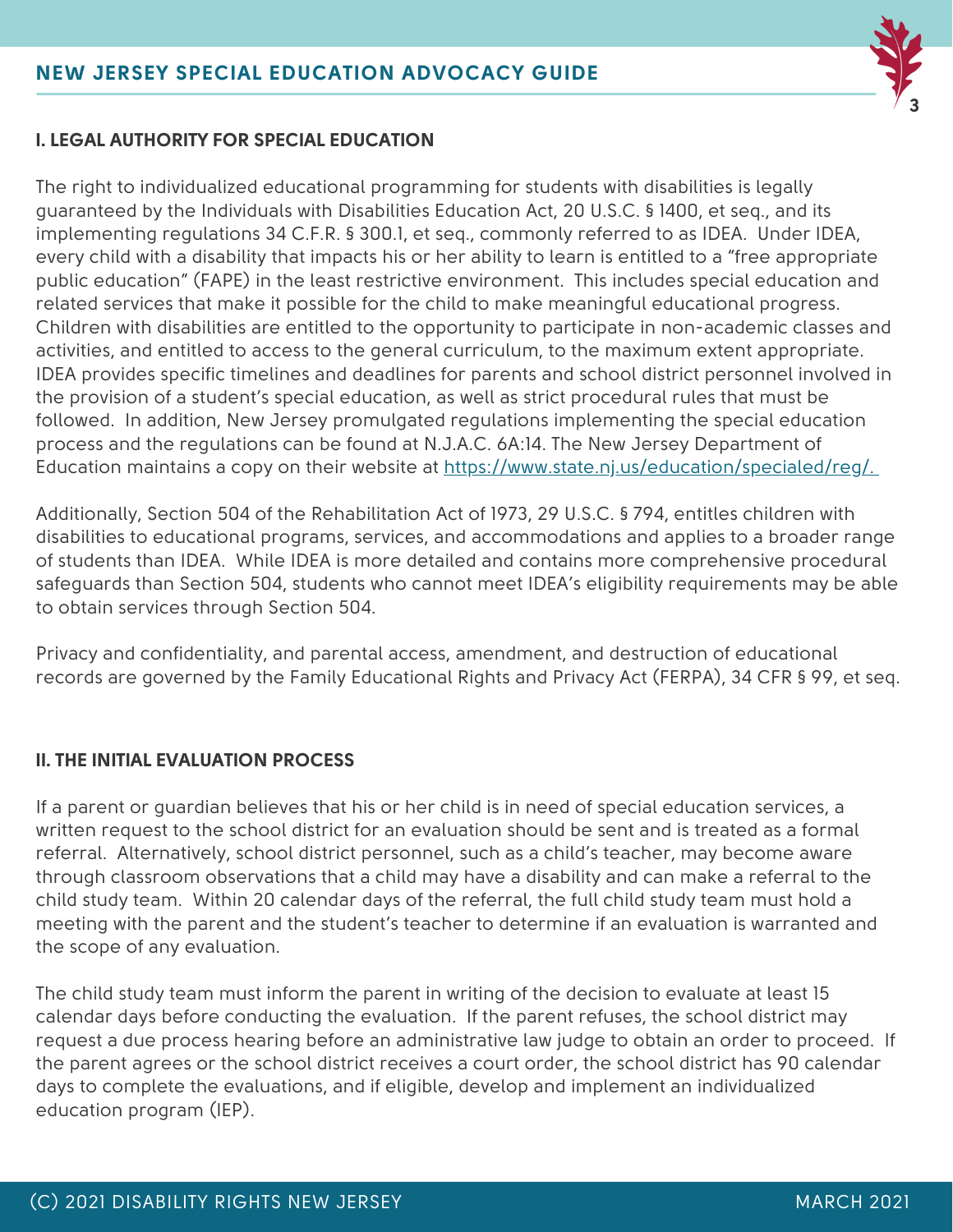

The initial evaluation must consist of assessments by at least two members of the child study team, as well as any other necessary individuals. For some categories of suspected disability, the state mandates specialized assessments. A single test or procedure cannot constitute the entire evaluation, nor can standardized tests be the sole criteria. Additionally, an initial evaluation must include a functional assessment of academic performance and when appropriate a functional behavioral assessment. The evaluations must be conducted in the child's native language unless clearly not feasible to do so and must be nondiscriminatory.

The purpose of the evaluation is to determine whether the student has a disability that requires specially designed instruction, the present level of academic and functional achievement and the educational needs of the student. If the answer is the student has a disability that requires special education and related services, then the evaluation must also set forth the information necessary to create goals and objectives for the student and determine what services and accommodations are necessary to achieve the goals.

You may find the law regarding evaluations at N.J.A.C. 6A:14-3.4.

#### **III. SPECIAL EDUCATION ELIGIBILITY**

After the child is evaluated, an eligibility meeting must be held to determine whether special education services are appropriate for the child. The parent, the student (where appropriate), at least one regular education teacher, at least one child study team member who participated in the evaluation, and the case manager must be present at the meeting. The parents determine whether it is appropriate for a student to attend the IEP meeting. Additional people familiar with the child's educational progress may attend also, as well as any other individuals the parent or school district wish to attend.

If a child has one or more of the disabilities as defined by the state code, the disability adversely affects the child's educational performance and the child requires specially designed instruction, he or she is eligible for special education and related services. In order to be found eligible under IDEA, the student must fit into one of fourteen defined categories found at N.J.A.C 6A:14-3.5.

After the eligibility meeting, the district must send the parent written notice of the eligibility determination. This notice must include an explanation of how the parent can dispute the school district's findings. The parent must consent to the implementation of the initial IEP before the school district may provide services. If a parent refuses to consent, the school district may not provide services to the student and may not take the family to a due process hearing to impose services. The school district may not be held to a violation of a free appropriate public education if the parent refuses to consent to services.

The Pre-School eligibility category contains separate requirements. To be eligible for preschool services, a student must be between the ages of three and five years of age and exhibit a 33% delay in one area or a 25% delay in two or more of the following areas: physical, cognition,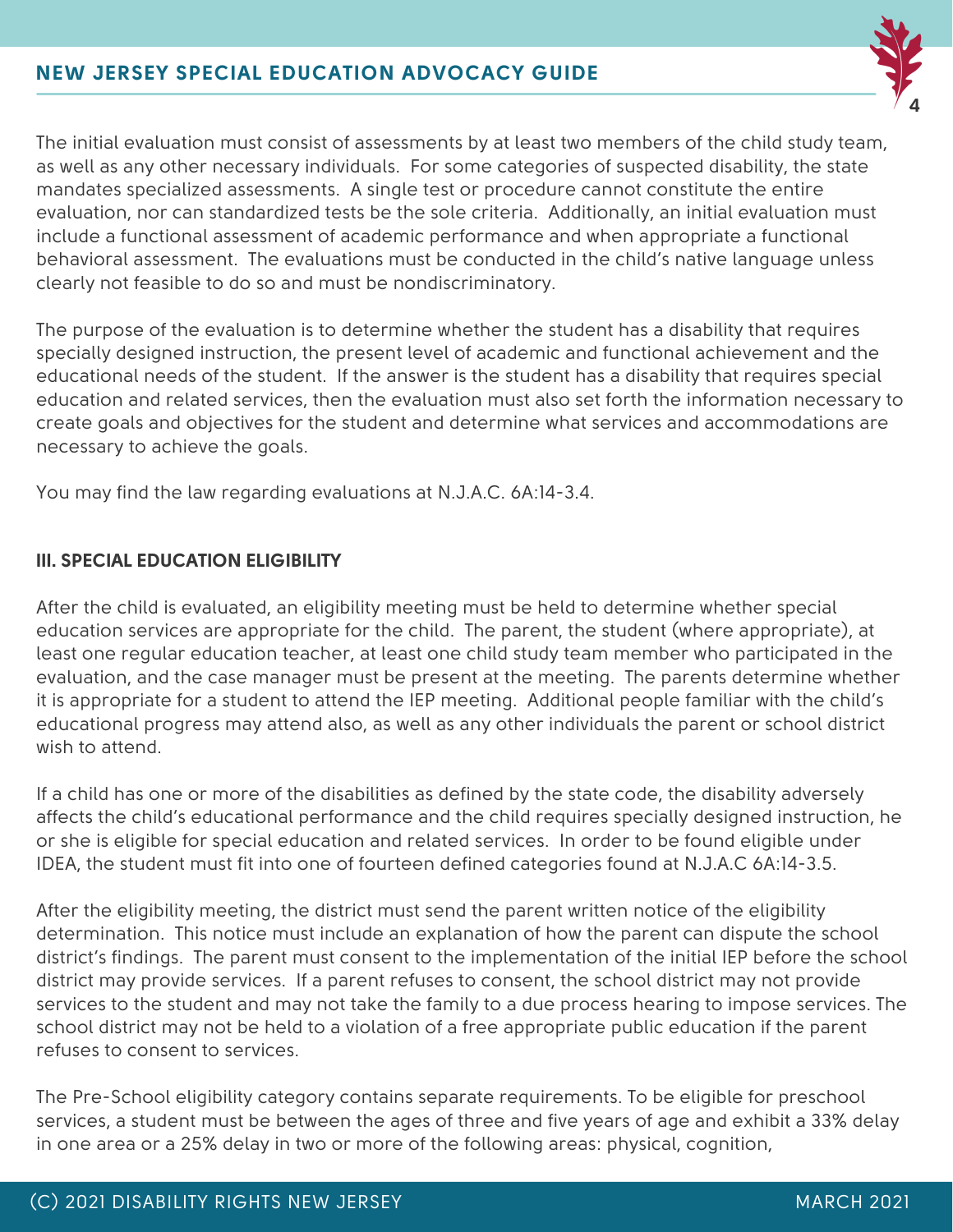

communication, social/emotional, and adaptive. In addition, the child must require special education and related services.

You may find the law regarding eligibility at N.J.A.C. 6A:14-3.5.

#### **IIV. RE-EVALUATION PROCESS**

The law requires that at a minimum every student receiving special education services be evaluated every three years unless otherwise indicated. Parents and the school district may request evaluations sooner than every three years when circumstances dictate. However, the school district is not required to conduct re-evaluations more than once a year. The school district must also conduct a re-evaluation prior to declassifying a student and by June 30 of a student's last year of eligibility in a preschool program for students with disabilities. However, a re-evaluation is not required when a student graduates or when the student ages out upon reaching twenty-one years of age. The school district must provide the student with a detailed assessment of functional levels in these situations. In addition, the parents and the local school district may agree that a reevaluation is unnecessary. If a parent requests a re-evaluation, the district must complete the reevaluation unless an evaluation was conducted within the past year. The law requires the district to complete re-evaluations within sixty days of the parent's written consent.

Re-evaluations are conducted to determine whether the student continues to be a student with a disability and in need of special education and related services. In addition, re-evaluations can be conducted to determine the student's present levels of academic achievement and functional performance and whether changes or additions to the services are needed to enable the student to meet his goals and participate as appropriate in the general curriculum.

To request a re-evaluation, a parent should send a written request to the child's case manager and a copy to the school district's director of special education. Upon receipt of the request, the school district will schedule a meeting to determine what assessments will be conducted as part of the reevaluation and to obtain written parental consent. Upon completion of the assessments, the school district will schedule a meeting with the parents to review the results. The school district is required to provide at least ten days written notice of the date of the meeting and to provide the evaluation results to the parents at least ten days prior to the review meeting. If necessary, an additional meeting will be scheduled to revise the IEP.

You may find the law regarding re-evaluations at N.J.A.C 6A:14-3.8.

#### **V. INDEPENDENT EVALUATION PROCESS**

Upon completion of the school district's evaluations, if a parent disagrees with the school district on any assessment, the parent may request an independent evaluation at the school district's expense. The independent evaluation request should be made in writing and use the word "disagree." The independent evaluation request should also list the types of assessments (ex. psychological,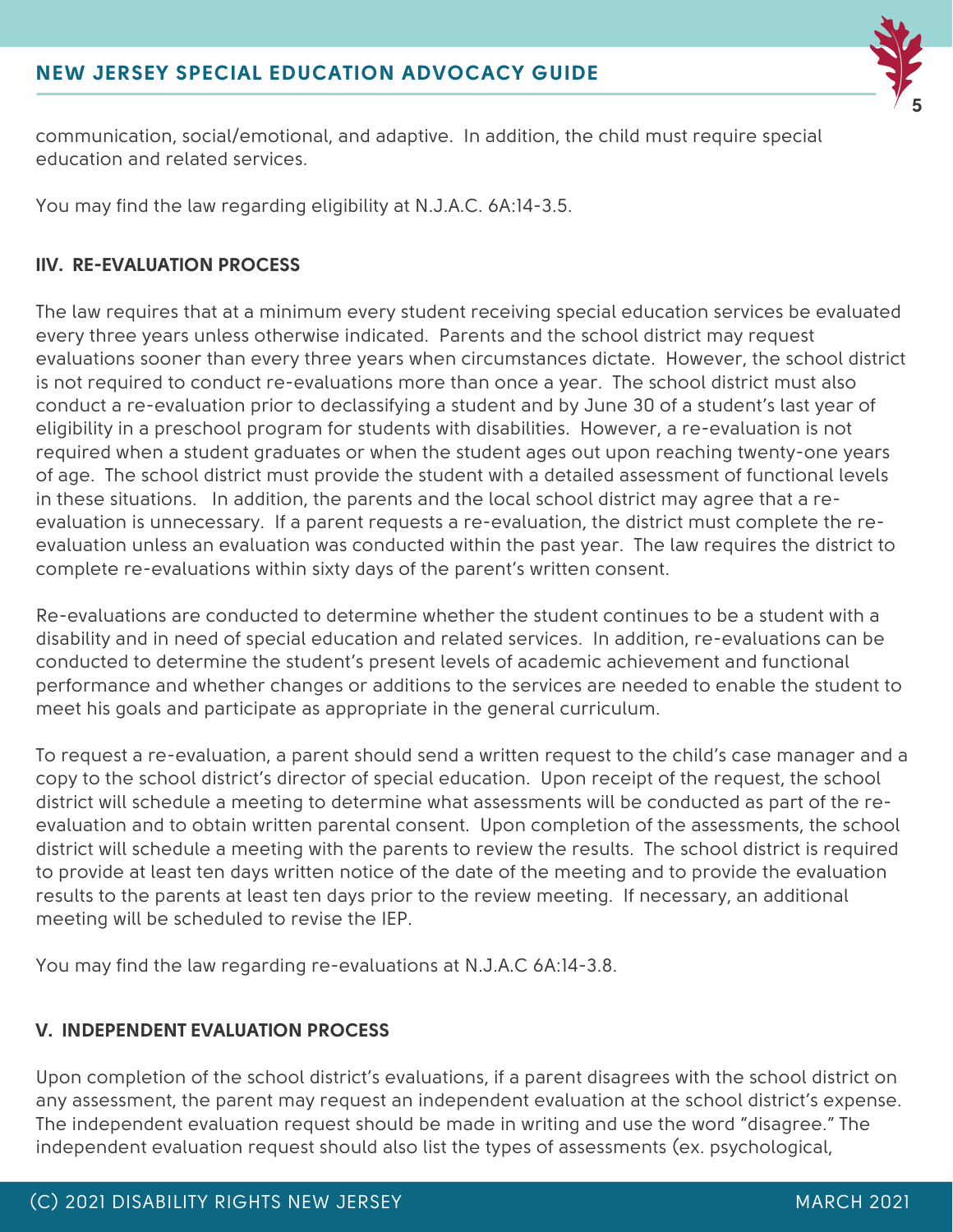

learning, physical therapy, occupational therapy, psychiatric) the parent wants as part of the independent evaluation.

While the school district may request the parent's reason for requesting an independent evaluation, a reason is not required and cannot be used to delay the process. The school district must notify the parent of its intention to either pay for the independent evaluation or file for a due process hearing within twenty days of the parental request. If the request is for an assessment the school district did not conduct, then the school district has 10 days to determine whether it will conduct its own.

If the district decides to conduct its own, it must provide the parent with written notice and complete the assessment within 45 days. If the school district files for due process, then the school district has the burden of justifying its evaluation to an administrative law judge and proving why an independent evaluation is not warranted. If the school district agrees to provide the evaluation, it must provide parents with information regarding where to obtain an evaluation and the criteria. The school district must permit an independent evaluator to observe the student in the educational setting.

Upon completion of the evaluation, a meeting will be held to review the results of the evaluation. The school district may accept, reject or accept in part the results of the independent evaluation. The school district is only required to consider the information. Parents must receive the evaluation report at least ten days prior to the date of the meeting. The parent is limited to one independent evaluation at public expense per school district evaluation. Therefore, it is important for the parent to request all needed assessments at the same time because, the parent may not be allowed to amend the request at a later date.

You may find the law regarding independent evaluations at N.J.A.C 6A:14-2.5(c) and N.J.A.C. 6A:14-  $3.4(i)$ .

#### VI. FREE APPROPRIATE PUBLIC EDUCATION

The "free appropriate public education" (FAPE) mandated for all children found eligible for special education includes not only educational services to help the child progress, but also related services without which the child would be unable to progress towards the goals and objectives contained in the IEP. Appropriate is defined as a program that provides "meaningful educational benefit" to the student. The IDEA indicates the purpose of the act is to "ensure that all children with disabilities have available to them a free appropriate public education that emphasizes special education and related services designed to meet their unique needs and prepare them for further education, employment and living." The school district is obligated to provide developmental, corrective, and supportive services necessary to help a child benefit from his or her education. Related services can include, but are not limited to, transportation needs, counseling, nursing services, and therapy services.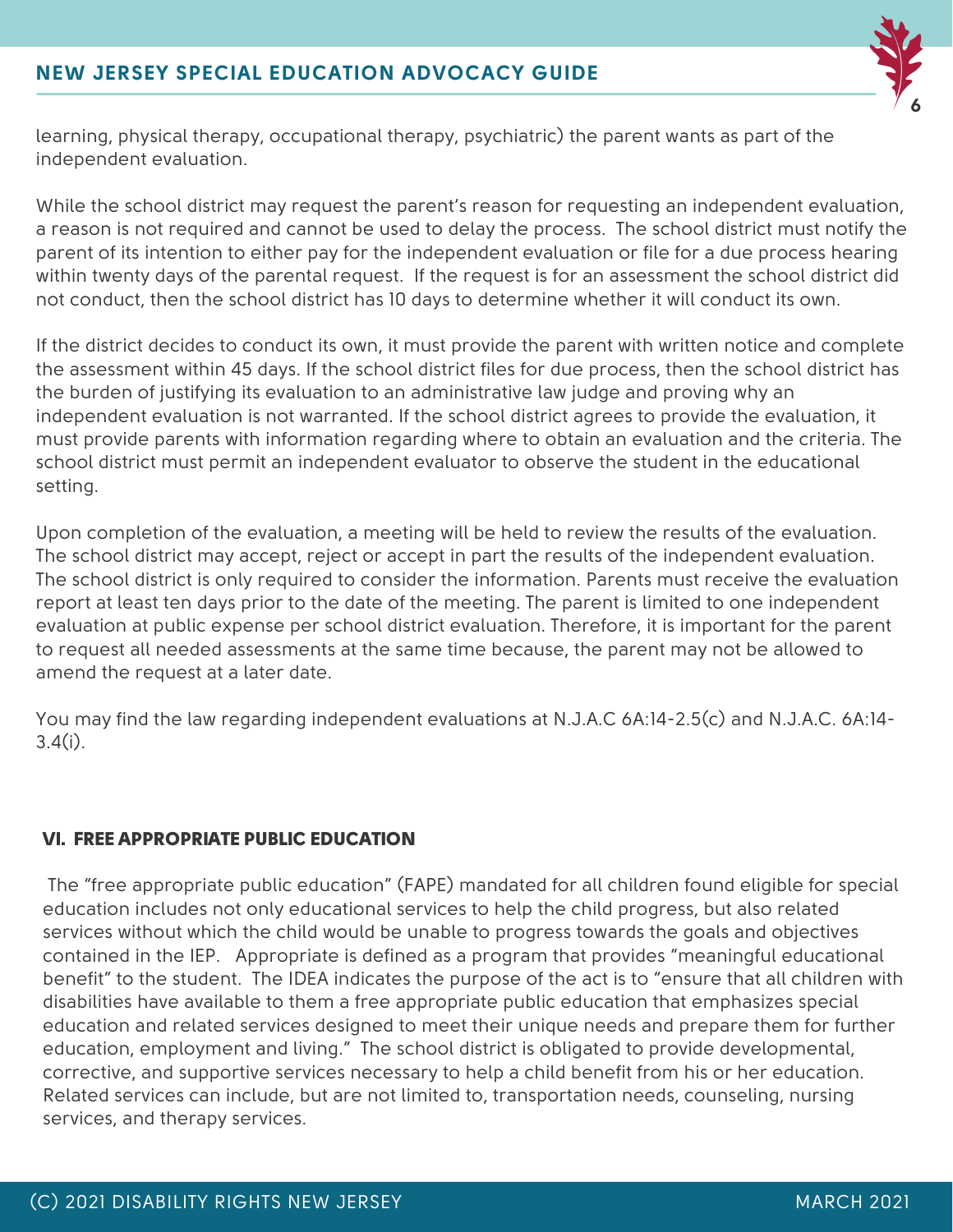

#### VII. LEAST RESTRICTIVE ENVIRONMENT

A school district must have a full continuum of placement options available in which to provide the necessary services to meet a child's needs, from additional services within the general education classroom to home instruction to residential placement. The law requires the child to be educated in the least restrictive environment, and this obligates the school district to educate the child with children without disabilities to the maximum extent appropriate. The law supports a preference for inclusion, where the placement is within the general education classroom with additional supports where necessary. However, the least restrictive environment is an individual determination based upon the unique needs of an individual student that necessitates a continuum of placement options.

You may find the relevant provisions of law at N.J.A.C. 6A:14-1.1.

#### **VIII. INDIVIDUALIZED EDUCATION PROGRAM**

An Individualized Education Program (IEP) is a written plan that prescribes the special education and related services that the child will receive in order to make meaningful educational progress. In addition to explaining all of the programs and services that will meet the needs of the student, the IEP must also include information about the child's present levels of performance, goals, and objectives. The final discussion in the creation of the IEP is the discussion of placement. The question that should be asked is whether the IEP can be implemented in the general classroom. If the answer is no, then the placement discussion should continue down the continuum of options until as placement is found where the IEP can be implemented.

The IEP is crafted by the IEP team at an IEP conference. The IEP team must include the child's parents, at least one general education teacher, at least one special education teacher, at least one child study team member, the case manager, a representative of the district board of education (child study team member, special education administrator, or principal) who is qualified to provide or supervise special education and knowledgeable about both the general education curriculum and the special education resources available, and any other person whom the parent or school would like to attend. When appropriate, the student should be invited to attend, and a representative from transition agencies likely to provide services when transition is discussed. After the IEP is developed, the parent must be given a copy along with a notice of the parent's procedural rights. The school cannot implement an initial IEP without written parental consent.

An IEP conference must be held at least once a year for every classified student, and the IEP must be revised as needed. A parent can request an IEP conference at any time if he or she wishes to amend the IEP. After the first IEP, a school district may implement an IEP without a parent's signature, unless the parent requests mediation or due process within 15 calendar days of the school district's written notice. If the parent files for mediation within the 15 calendar day timeline then the stay put placement and services consists of the last agreed upon IEP. If the parent files for mediation or due process outside of the 15-calendar timeline, then the proposed IEP from the school district becomes effective and is the stay-put IEP.

The law concerning IEPs may be found at N.J.A.C. 6A:14-3.7 and N.J.A.C. 6A:14-2.3.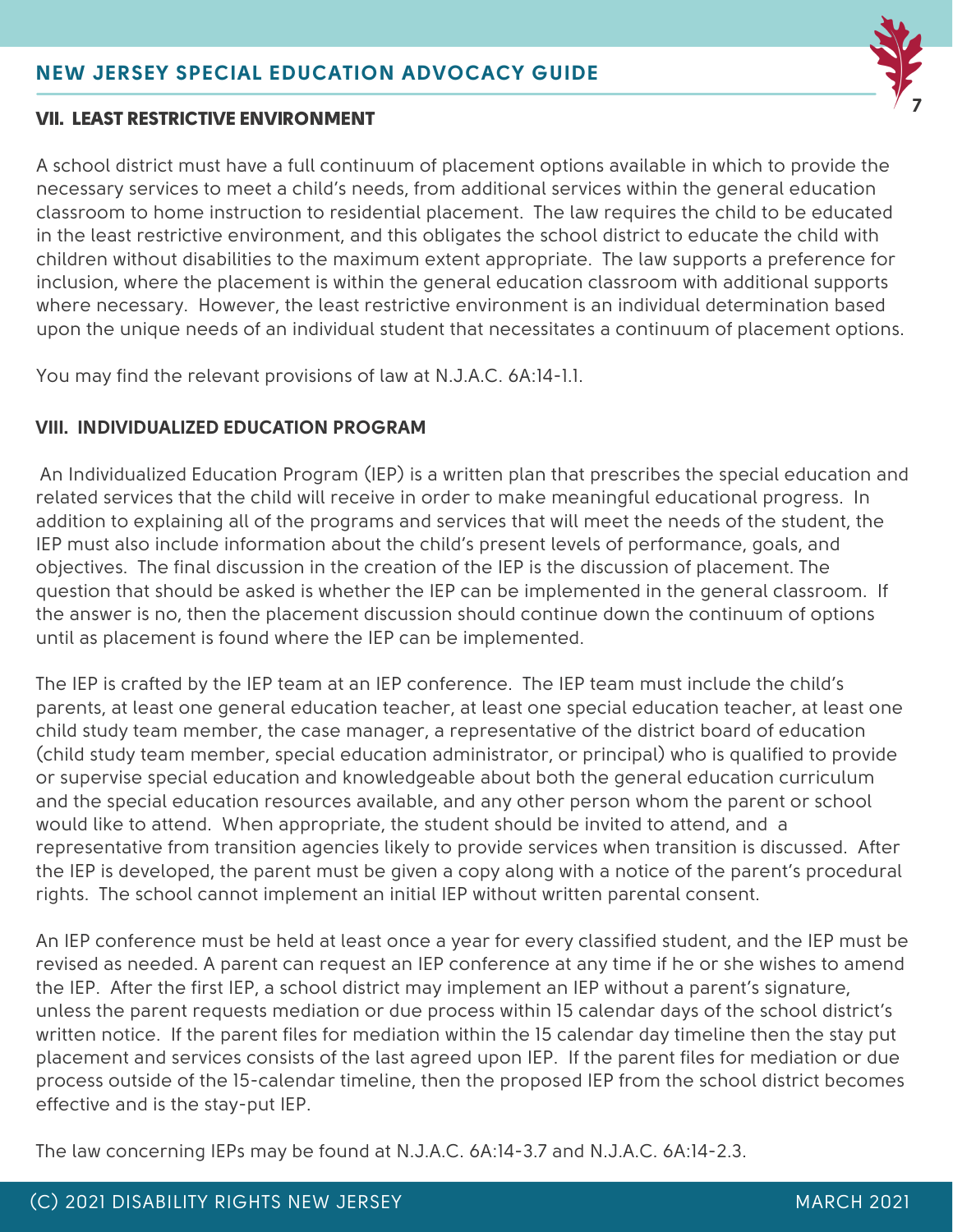

#### **IX. DISPUTE RESOLUTION OPTIONS**

Under federal and state laws, a parent has the right to disagree with decisions made by the school district and to seek recourse. Under IDEA, the parent has the right to bring a complaint against the school district through three avenues: participating in mediation, requesting a due process hearing, or filing a complaint investigation. All three of these options are filed with the Director of the Office of Special Education Programs at the New Jersey Department of Education. The Department is located at P.O. Box 500; Trenton, New Jersey; 08625-0500. The request must include the student's name and address, the school attended, a description of the problem, including relevant facts, a proposed resolution, and the relief sought and a copy sent to the school district. Mediation and due process requests can be submitted by way of e-mail at osepdisputeresolution@doe.nj.gov. More information about the electronic submission of mediation and due process requests can be accessed at [https://www.nj.gov/education/specialed/due/.](https://www.nj.gov/education/specialed/due/)

Although a parent is not required to do so, a parent may elect to engage in voluntary mediation with the school district before filing for a due process hearing. The state must pay for the mediation, which must be conducted by a trained, qualified, impartial mediator. OSEP must schedule mediation within 10 days of receiving the request. At the mediation, the mediator assists the parties in communicating the concerns in an attempt to reach an agreement. If such an agreement is reached, the mediator will write it down and have it signed by both parties as a legally binding agreement enforceable in New Jersey State Superior Court or Federal District Court. If no agreement is reached, the date of mediation is documented, and content of the conference remains confidential and cannot be used by either party in a later court proceeding. The parent may request that the dispute be transmitted to the Office of Administrative Law for a due process hearing, if no agreement is reached at the mediation session.

Parents of a child receiving special education services have the right to request a due process hearing before an administrative law judge (ALJ). This request is made by using the same procedure to request mediation. A due process hearing is a formal, trial-like procedure that allows both sides to present evidence and legal arguments. Both sides have the right to request information, evaluations and records from each other at least five days before the hearing. Many technical provisions exist. When filing for due process, the parent must send a copy of the request to the district. The district is then given ten days to respond to the parents' complaint. The district is given thirty days to resolve the matter prior to the Department of Education forwarding the complaint to the Office of Administrative Law. During this time the district must convene a resolution session within fifteen days of the parent's request for a hearing. Mediation may be used as an alternative to the resolution session or both parties may waive the resolution session. The resolution session is not a confidential meeting; but, if the family is not represented by an attorney, the district may not be represented.

If a resolution is not reached during the initial 30-day period, then the New Jersey Department of Education will forward the parent's request to the Office of Administrative Law. The judge must issue a formal, written decision within 45 days from when the matter was transmitted to the Office of Administrative Law, which is formal and binding on both parties, and must be implemented immediately. This decision may include relief, such as making changes to an IEP or changing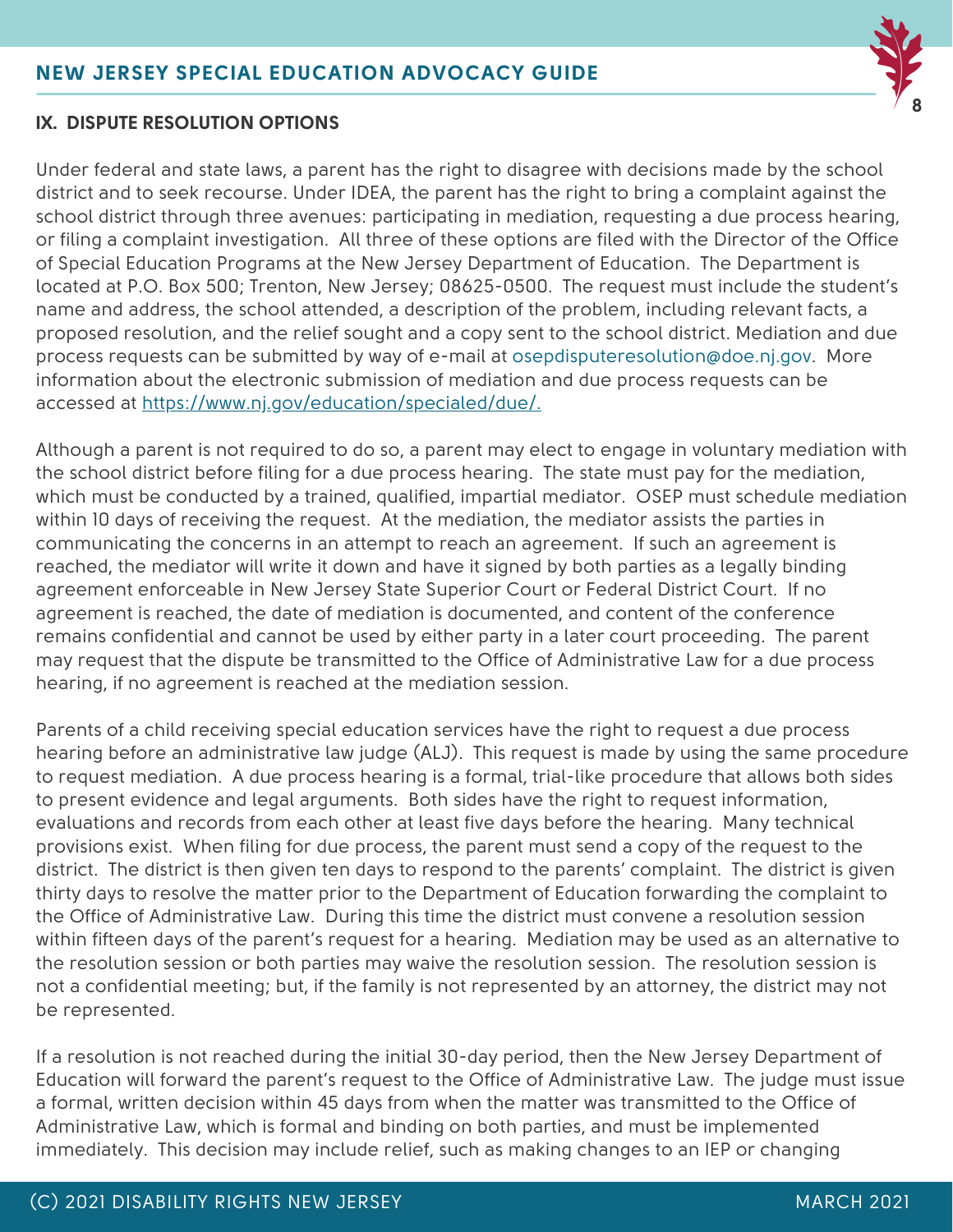

the educational placement, compensatory education, and reimbursement of costs incurred by parents. The parent and the school district each have the right to appeal the ALJ decision to the New Jersey Superior Court or Federal District Court.

If a child needs a speedy resolution of a dispute in order to avoid some serious harm, New Jersey law allows for emergent relief through a due process hearing. There are only four instances in which a parent may request emergent relief. Emergent relief is reserved for issues concerning placement, interruption of services, discipline, and participation in graduation ceremonies. The parent's request for emergent relief must be through written application and supported by an affidavit or notarized statement describing the basis of the request. In order to prevail, the parent must prove that the child will suffer irreparable harm without the relief, the legal right underlying the claim is settled, the child has a likelihood of prevailing on the merits of the legal claim, and the child will suffer greater harm than the school board if the relief is not granted.

IDEA also provides for a complaint investigation procedure by which any person may file a complaint with OSEP to investigate a wrongdoing and provide for corrective action. A complaint investigation can be helpful in resolving procedural violations of law but not generally helpful in resolving substantive issues. The complaint must be filed in writing at the same address above. If the issue in the complaint is under dispute at a due process hearing, the investigation on that issue must be postponed until the due process hearing is complete. The alleged violation must have taken place within one year of the filing of the complaint. OSEP has 60 days from the receipt of the complaint to complete its evaluation and issue its findings. The State must also make mediation available as an alternative to the investigation process once receiving a written complaint. Any school district or private educational agency found to be in noncompliance with the law must develop a corrective action plan.

The law regarding the dispute resolution options may be found at N.J.A.C 6A:14-2.6, N.J.A.C. 6A:14- 2.7, and N.J.A.C. 6A:14-9.2.

#### **X. EXTENDED SCHOOL YEAR**

IDEA allows for additional educational programming beyond the standard school year for those students who need it. This additional education is called "Extended School Year," or ESY. The IEP team is responsible for determining ESY eligibility every year. This must be considered for every student with a disability.

To determine eligibility for ESY, the IEP team must consider a number of factors. Central to the determination is a regression/recoupment analysis that considers how much a child will regress during time away from school and how long it will take to recoup the skills if ESY is not implemented. Additional considerations may include the nature and severity of the child's disabilities, the ability of the child's parents to provide an educational structure at home, the child's rate of progress, behavioral and physical problems, the availability of alternative resources, the ability of the child to interact with peers who do not have disabilities, the curricular areas that require special attention, and the child's vocational needs.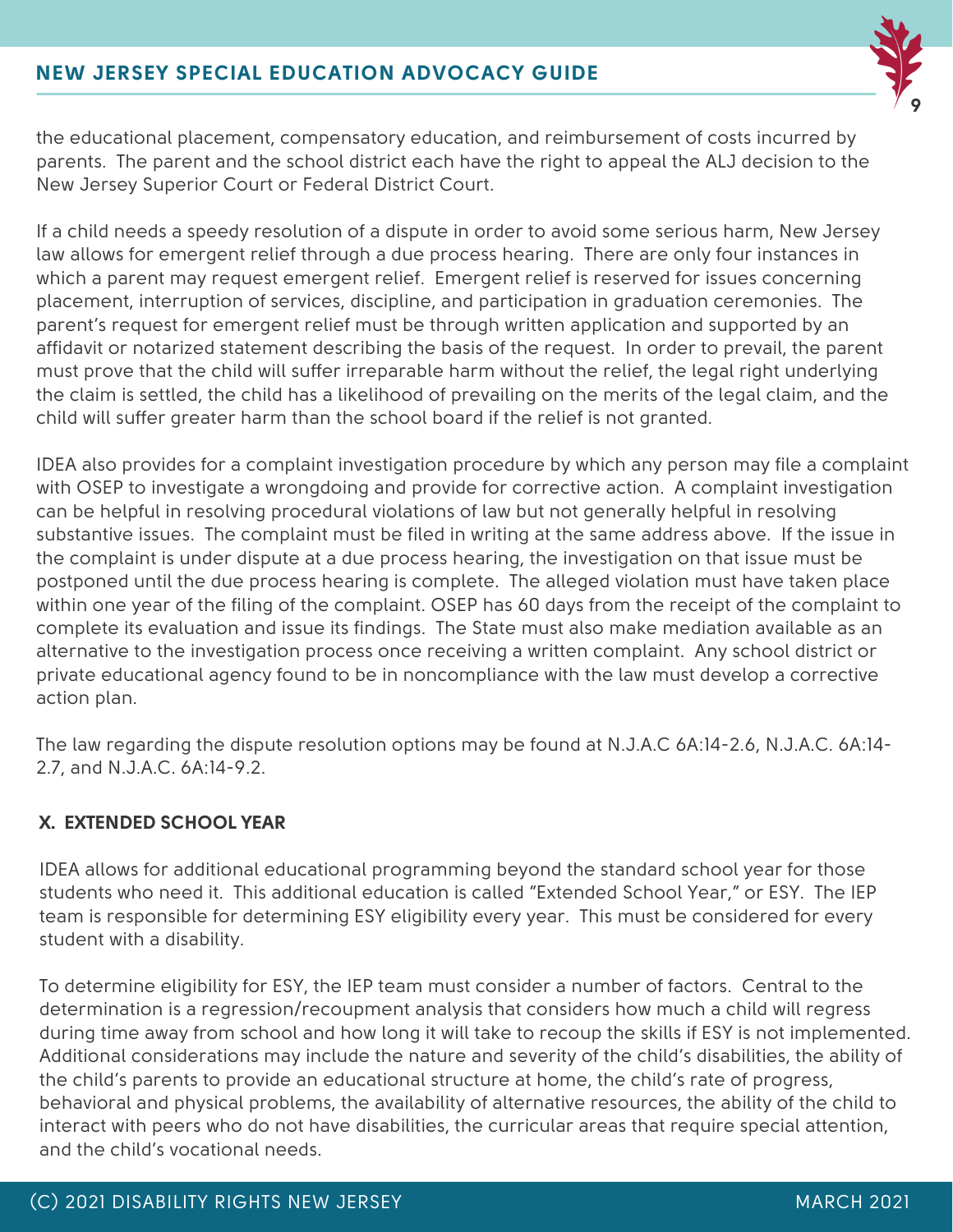

The type, duration and frequency of ESY services must be tailored to the individual child, and is an extension of either a portion of the IEP or the entire IEP. ESY may take the form of personal home instruction, group instruction, recreational services, or other options. Eligibility must be decided every year; receiving ESY one year does not necessarily entitle the student to ESY for the following year. If parents and the school district disagree about ESY, parents are entitled to all of the procedural safeguards afforded to them at all times in the special education process, including mediation and the right to a due process hearing.

The law regarding extended school year may be found at N.J.A.C. 6A:14-4.3(c).

#### **XI. ASSISTIVE TECHNOLOGY**

An assistive technology device is any item, piece of equipment, or product system, whether acquired commercially off the shelf, modified, or customized, that is used to increase, maintain, or improve fundamental capabilities of individuals with disabilities with the exception of medical devices that are surgically implanted. An assistive technology service is any service that directly assists an individual with a disability in the selection, acquisition, or use of an assistive technology device. IDEA requires that the IEP team consider both during the evaluation for each child's special education program.The parent may seek an independent evaluation if he or she disagrees with the district's evaluation. If the independent evaluations demonstrate that the child requires assistive technology, then the school district must consider writing the AT into the IEP.

The school is ultimately responsible for the purchasing of assistive technology, although if the parent voluntarily agrees, Medicaid or private insurance may also be used to cover the expense. If the school purchases the item, the school owns it, although the device may be used outside of the school if required by the IEP.

#### **XII. PRIVATE SCHOOL PLACEMENTS**

Private school placements can arise in one of three ways. First, a private placement may be the result of the IEP process. After the IEP is developed, the team may determine that there are no public school options capable of implementing the IEP. The team may then decide the appropriate placement for the child is in a private school. Second, parents may believe the program and placement offered by the district is not appropriate and remove the child from the public school system and place the student in a private school and seek reimbursement. Finally, the parents may choose to place a child in a private school for personal reasons that have nothing to do with the adequacy of services provided or offered by the school district.

If a parent plans to remove a child from the public school system and seek reimbursement from the school district for the private placement, the parents must provide the district with at least ten days prior notice of their intention to remove the child and seek reimbursement. It is strongly recommended that the notice be provided in writing. Failure to provide ten days notice, may result in a denial of reimbursement by an administrative law judge or a reduction in the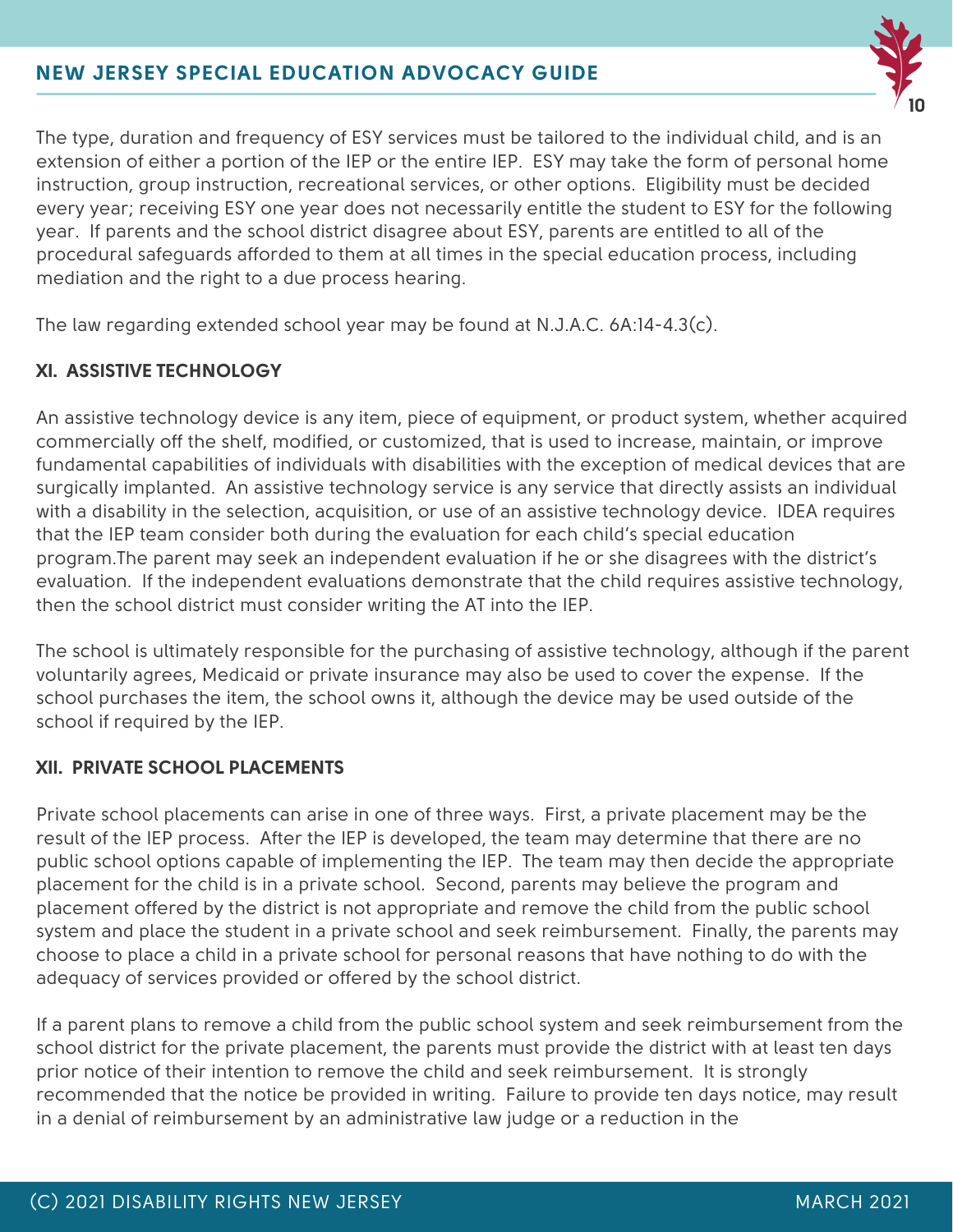

reimbursement. In most instances, it will be necessary for a parent to file for a due process hearing to seek to obtain reimbursement. A parent will need to prove to an administrative law judge that the services provided or offered by the district were inappropriate. It is helpful to also show the private placement found by the parents is appropriate.

Private schools are not legally obligated to provide special education services to any individual student. However, public schools are required to locate, identify, and evaluate all students with disabilities including those attending private schools. The school district in which the private school is located is responsible for these students, not the district of residence. The school district must provide a service plan when serving a private school student describing the special education and related services being provided. A representative of the private school must be involved in the development of the plan and it must be reviewed annually, or as needed. However, children unilaterally placed by a parent in a private school are not entitled to the same level of services he or she might receive if registered in the public school district.

When a parent disagrees with a school district over the provision of services at the private school, that parent is not entitled to mediation or due process. Instead, the parent's recourse may only be through filing a complaint investigation with the Department of Education. A parent is entitled to mediation and due process when location, identification, evaluation, re-evaluation, and eligibility are under dispute.

The relevant provisions of the law for private school students are N.J.A.C. 6A:14-2.10 and N.J.A.C.  $6A:14-6.1$  and  $6.2$ .

#### **XIII. DISCIPLINE**

Children with disabilities are afforded numerous protections under IDEA because the law recognizes that disruptive or problematic behavior may arise from the child's disability. IDEA also recognizes the particular harm that can come to children with disabilities when services are stopped following an expulsion or a suspension. With this in mind, the law entitles children with disabilities the right to a free and appropriate public education (FAPE) even after expulsion or suspension.

All children facing disciplinary action are entitled to the due process protections including meeting with a school administrator to discuss their sides of the story, having impartial hearings, and crossexamining the school's witnesses, all within 21 days of a long-term suspension. It is important to remember that children with disabilities are entitled to these safeguards in addition to many others.

The law makes a clear distinction between the services required for students in short-term suspension and that of a change in placement (a series of short-term suspensions constituting a long-term suspension or a suspension consisting of more than ten consecutive days). A short-term removal consists of a suspension from school of ten days or less. When a child with disabilities faces a short-term suspension, the school principal is required to provide the child's case manager with a written description of the incident and reasons for the suspension. The school district must provide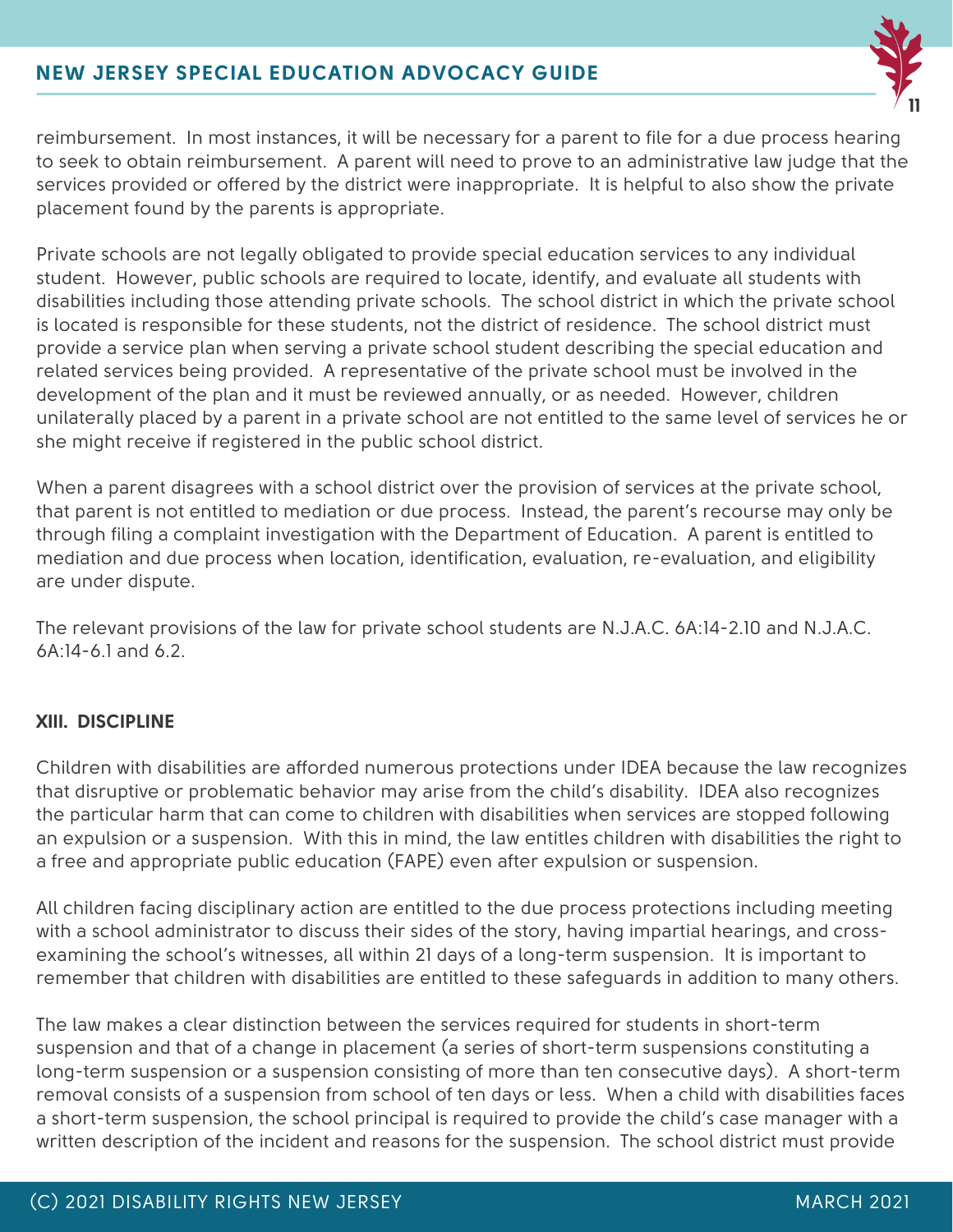

all students including students with disabilities with services after five days of consecutive suspension under the New Jersey general education code.

A long-term suspension is a suspension that extends beyond a ten consecutive day suspension or a series of short term suspensions exceeding ten days that creates a pattern of exclusion and is considered a change in placement. The IEP team must convene within ten days of a long term suspension to conduct a manifestation determination review. A student may not be suspended beyond ten days without a manifestation determination meeting. A manifestation determination review looks at whether the behavior was a result of or arose from the child's disability or the direct result of the district's failure to implement the IEP. If the behavior is a manifestation of the disability then the child cannot be disciplined and must return to his or her placement. There is also a review of the IEP and the behavior intervention plan to determine whether any changes are necessary. If a behavior intervention plan does not exist, then a functional behavioral assessment must be conducted to create a behavior intervention plan. If the behavior is not a manifestation of the disability, then the child can be disciplined like a general education student, but the district must continue to provide services to special education students that allow the student to progress toward the stated IEP goals.

The school district may make a temporary unilateral change of placement if the student brings a weapon to school or a school function, or knowingly uses, possesses, sells, or solicits illegal drugs while at school or a school function, or if the student inflicts serious bodily injury. These terms are defined by the federal criminal code. In these cases, the school district must place the child in an appropriate interim alternative educational setting for not more than 45 calendar days. The alternative setting is to be determined by the IEP team, and must include access to both the general curriculum and the special services provided by the IEP. The problematic behavior must also be addressed. A parent may challenge an interim educational setting by filing for an emergent relief hearing. During the appeal, the child's placement is the alternate placement. At the end of the 45 day interim placement, the school district must propose a new educational placement, which parents may dispute through a due process hearing.

An ALJ may order an alternate placement when the school district proves by substantial evidence (defined as "by a preponderance") that the child is substantially likely to cause injury to self or others in the current educational setting. This must be determined by the ALJ, not the school district itself. The ALJ must also consider the appropriateness of the current placement; whether the school has made a reasonable effort to minimize the risk of harm, and determine that the proposed alternative placement can meet the needs in the IEP. The ALJ may order additional services or changes to the IEP before removing the student, which should be a last resort.

A child who is not classified as eligible for special education is still entitled to all of the above safeguards if the school district knew before the behavioral problem that the student has a disability. A school is considered to have had knowledge if the parent expresses written concern to school personnel that the child has a disability, the parent submitted a written request for an evaluation, or a teacher or other school personnel expressed that the child should be evaluated.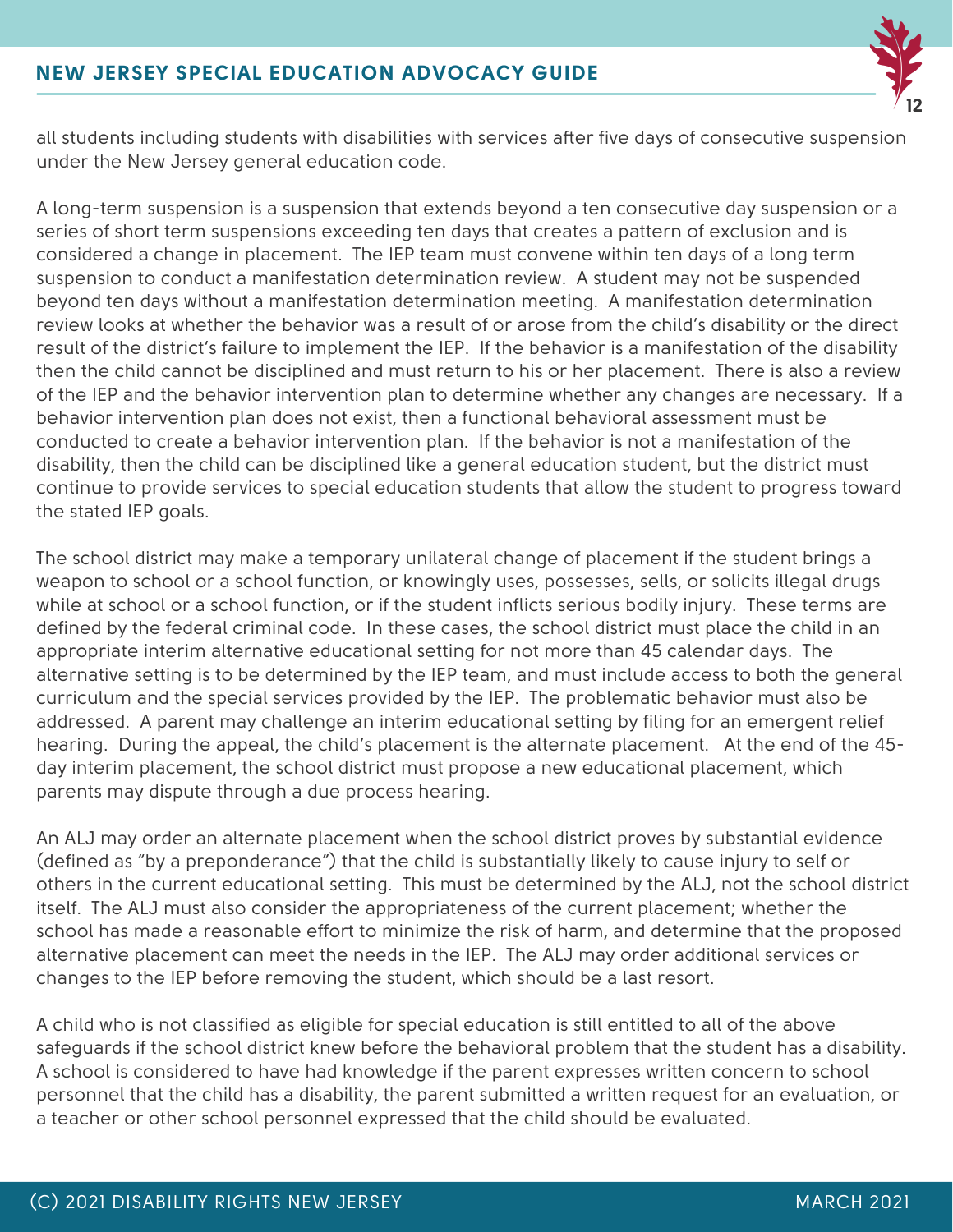

If the parent requests an evaluation after the suspension or expulsion, the child is not entitled to any services until after he or she is found eligible, at which time the district must provide FAPE.

The law may be found at N.J.A.C. 6A:14-2.8 and 20 U.S.C. § 1415(k).

#### **XIV. FUNCTIONAL BEHAVIORAL ASSESSMENT AND BEHAVIOR INTERVENTION PLAN**

In order to prevent disciplinary problems before they start, school districts have an affirmative obligation under IDEA to address challenging behaviors that impact a student's ability to learn or other students' ability to learn. School districts are required to conduct a functional behavioral assessment (FBA) and implement a behavioral intervention plan for children with behavior problems. The purpose of the FBA is to determine the relationship between a child's environment and a child's behavior. The FBA should be used to determine where, why, and when the behavior is most and least likely to occur. The idea behind the FBA is that if the environment can be changed, the child's behavior can change accordingly. A psychologist or other trained professional should conduct the FBA. The assessment should occur over multiple settings including the classroom, bus, home and other unstructured times such as lunch period and changing of classrooms.

Once the FBA is complete, the IEP team should use the FBA and, in consultation with its administrator, create a behavioral intervention plan. The behavior plan should explain the proactive and reactive measures that should be taken by the school to limit the child's disruptive behavior. It should contain the target behaviors to be addressed, their operational definitions, functions, and contexts, objectives, antecedent conditions, behavioral interventions, replacement behaviors, criteria for outside intervention, and plans for reviewing and assessing progress. The behavior plan to the greatest extent possible should consist of positive behavioral supports.

The law may be found at N.J.A.C. 6A:14-2.8 and 20 U.S.C. § 1415(k).

#### **XV. TRANSITION**

There are several different transition points within a student's educational career. The school district has different responsibilities depending upon the particular transition point. The first point of transition is transitioning from the early intervention system to the Part B preschool program. A transition meeting is held at least 120 days prior to the child's third birthday. This allows sufficient time for the child study team to conduct evaluations, determine eligibility, and create an individualized education program, if necessary. Individuals from the early intervention system participate in the transition meeting and may attend an IEP meeting to provide additional information that may be necessary to determine eligibility and/or develop an IEP.

Other transition points occur when a student is moving from pre-school to elementary school, elementary school to middle school, and middle school to high school. Districts must conduct reevaluations for students moving from pre-school to elementary school. Parents may wish to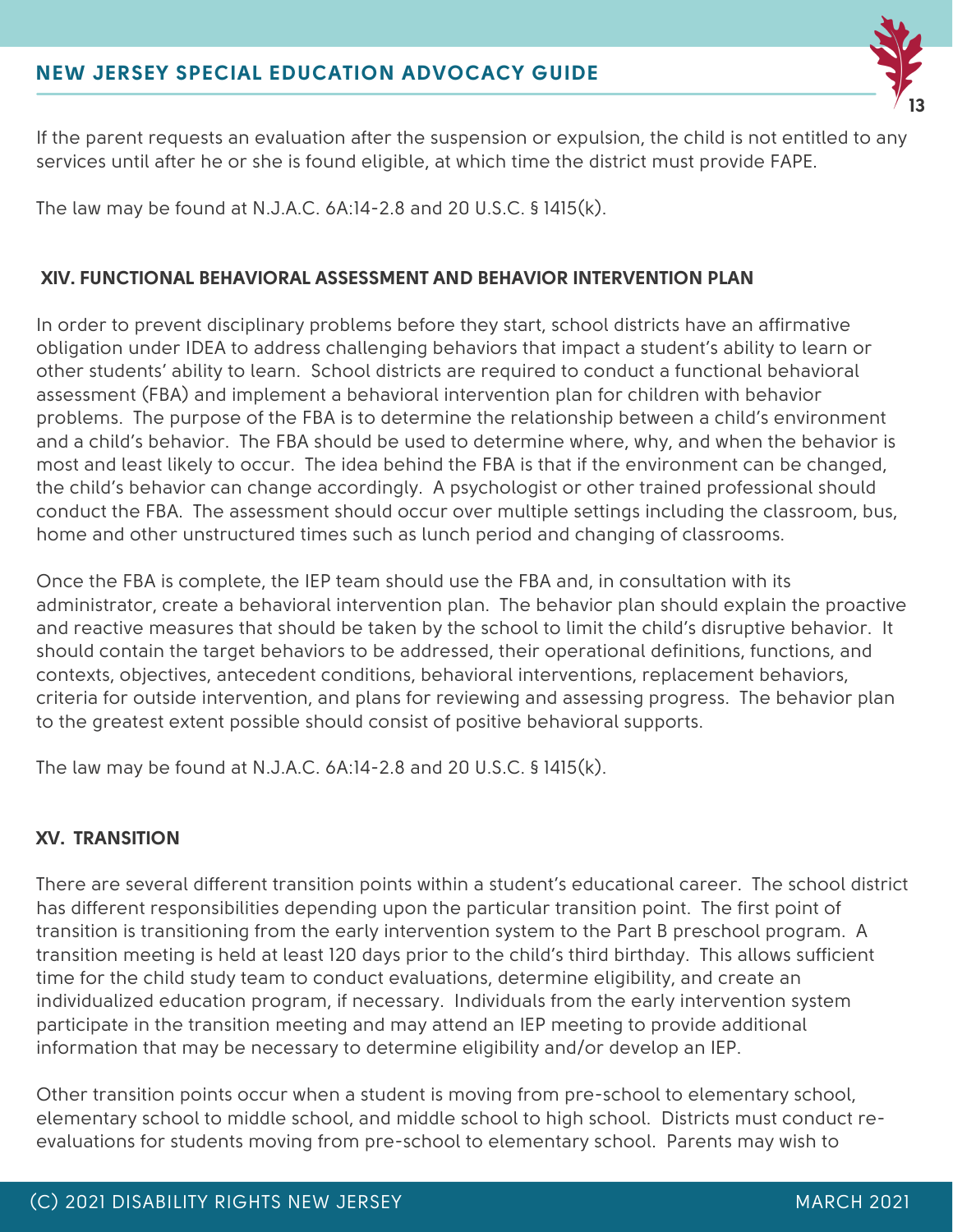

request re-evaluations for students advancing from elementary school to middle school, from middle school to high school, and from high school to post school activities.The state's obligation to provide educational services to children with disabilities ends at age 21. However, the state is required to prepare the child for transition out of the public school system, whether that be to further education, employment, adult services, independent living, or any other environment. The child study team is responsible for transition planning which must be results oriented.

The IEP team must consider the child's abilities and begin preparing for his or her transition at age 14, or younger if appropriate. At this time, evaluations must include post-secondary assessments to determine where the child is heading after graduation. All children above age 14 must also be invited to participate in their IEP meetings. Additionally, regular IEP notices to the child's parent must state that transition planning will be discussed. At the IEP meeting, the team must develop a transition statement to include in the IEP as a long-range plan. The statement must be related to the child's interests and preferences.

Beginning at age 16, the IEP must include a transition plan describing the services to be rendered in addition to the transition statement. The child's interests and preferences must guide this plan. It should include the instruction plan begun at age 14, related services, community experiences, the development of employment or post-secondary skills, and, if appropriate, the acquisition of daily living skills and a functional vocational evaluation.The school district is responsible for coordinating efforts between the agencies that will guide the child through transition. The school district must invite a representative of the Division of Vocational Rehabilitation Services (DVRS) or other public agencies to the IEP meeting. A child is eligible for DVRS services if she or he has a mental or physical impairment that constitutes a significant impairment to employment, and can benefit from DVRS services with respect to employment outcome. DVRS may not turn away a student for being under 18, because its caseload is full, or because of the severity of his or her disability. DVRS eligibility should be determined up to two years before the student's graduation. If a child is eligible for services from the Division of Developmental Disabilities (DDD), a representative should likewise be invited to plan for adult living support services.

If DRVS, DDD, or another agency fails to provide the child with the agreed upon services, the school district is ultimately responsible to convene a meeting to identify other strategies to meet the transition goals.

At least one year before a student turns 18, the IEP team must meet with the student and provide information to him or her about the rights under special education law that will legally transfer to the student at age 18. At 18, the student must receive a copy of the state regulations and procedural safeguards statement (PRISE). All correspondence is to be sent to the student, who must be invited to participate at IEP meetings until graduation and is granted all of the procedural safeguards previously held by his or her parents. However, the student may agree in writing that the parents will remain involved in the IEP process. A child with disabilities maintains the right to an education until either graduation or through the school year in which he or she turns 21 whichever occurs first.

The law may be found at N.J.A.C. 6A:14-3.7.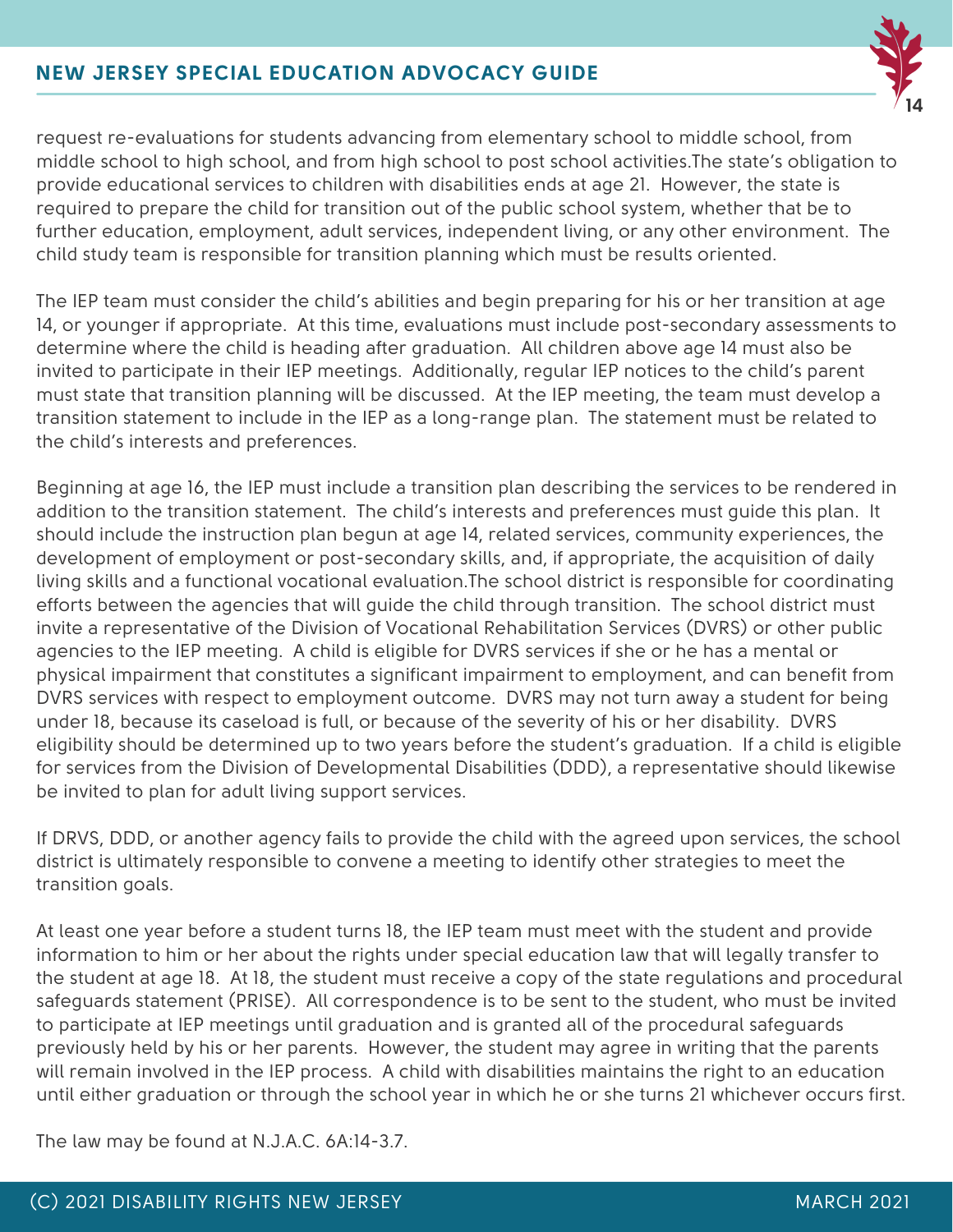# **15**

#### **XVI. SECTION 504 OF THE REHABILITATION ACT**

In some cases, a student with disabilities does not qualify for the narrow eligibility criteria defined by IDEA. For example, a child with asthma or Attention Deficit Disorder may require certain educational modifications, but be found ineligible under IDEA. However, the student may still be eligible for services under Section 504 of the Rehabilitation Act of 1973.

To be eligible for a Section 504 services a student must have a disability that substantially limits a major life activity. Examples of major life activities are breathing, walking, caring for oneself and learning. Section 504 is broader than IDEA because the disability does not have to impact an individual's ability to learn but rather impact only a major life activity.

There is no requirement that a Section 504 Plan be a written document; however, parents may request that any services or accommodations provided under Section 504 be placed in writing. A 504 Plan is a legal document designed to develop a program of instructional services to assist students with special needs. The school district must provide the student with a free appropriate public education. A free appropriate public education is defined as providing those services necessary to provide a student with a disability with equal access to an education. The general education teacher, parent, and 504 coordinator must meet to establish a 504 Plan. The Plan should contain detailed responses to the child's needs. For example, the Plan might allow for a diabetic child to eat while in class, a child's seat might be moved to accommodate his or her disability, or a child may be allocated additional time during tests.

The law requires 504 Plans to be reviewed annually, although the review process may be informal. If the Plan is not enforced, the school district may be held accountable. A parent has the right to file a complaint with the U.S. Department of Education, Office of Civil Rights within 180 days of the event, as well as the right to mediation an impartial due process hearing through the New Jersey Department of Education. A parent may also decide to file directly in state or federal court.

The law may be found at 29 U.S.C. § 794.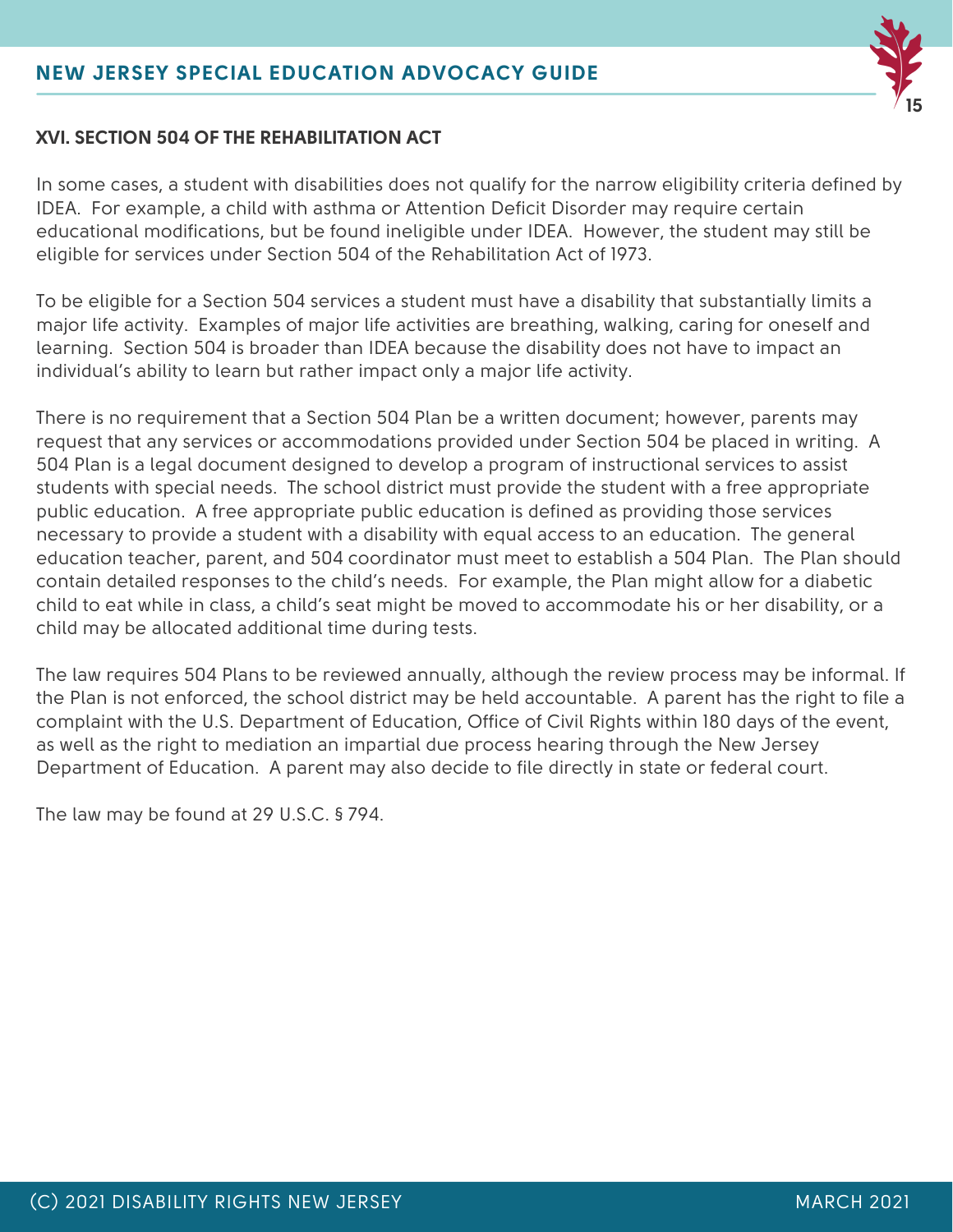

#### **APPENDIX A – SAMPLE LETTERS**

#### **REQUEST FOR AN INITIAL EVALUATION**

Date

Child Study Team Child's School Address

Dear [ ]:

I am the [parent or quardian] of [child's name], whose birthday is [ ] and who is a student in the  $\left[\begin{array}{cc} \end{array}\right]$  grade.

I am writing because [child's name] is not performing well in school and I believe [he or she] may need special education services. Therefore, I am requesting that the child study team conduct an initial evaluation to determine whether [child's name] is eligible for special education and if so, what services are appropriate. I understand that a meeting must be scheduled within 20 days of receipt of this letter to discuss the nature and scope of the evaluation. Please contact me regarding the scheduling of this meeting.

In addition, I hereby give my consent for the district to conduct the evaluation. I understand that the evaluation must be completed and [child's name]'s program must be implemented within 90 calendar days from the date of consent.

I look forward to hearing from you shortly.

Sincerely,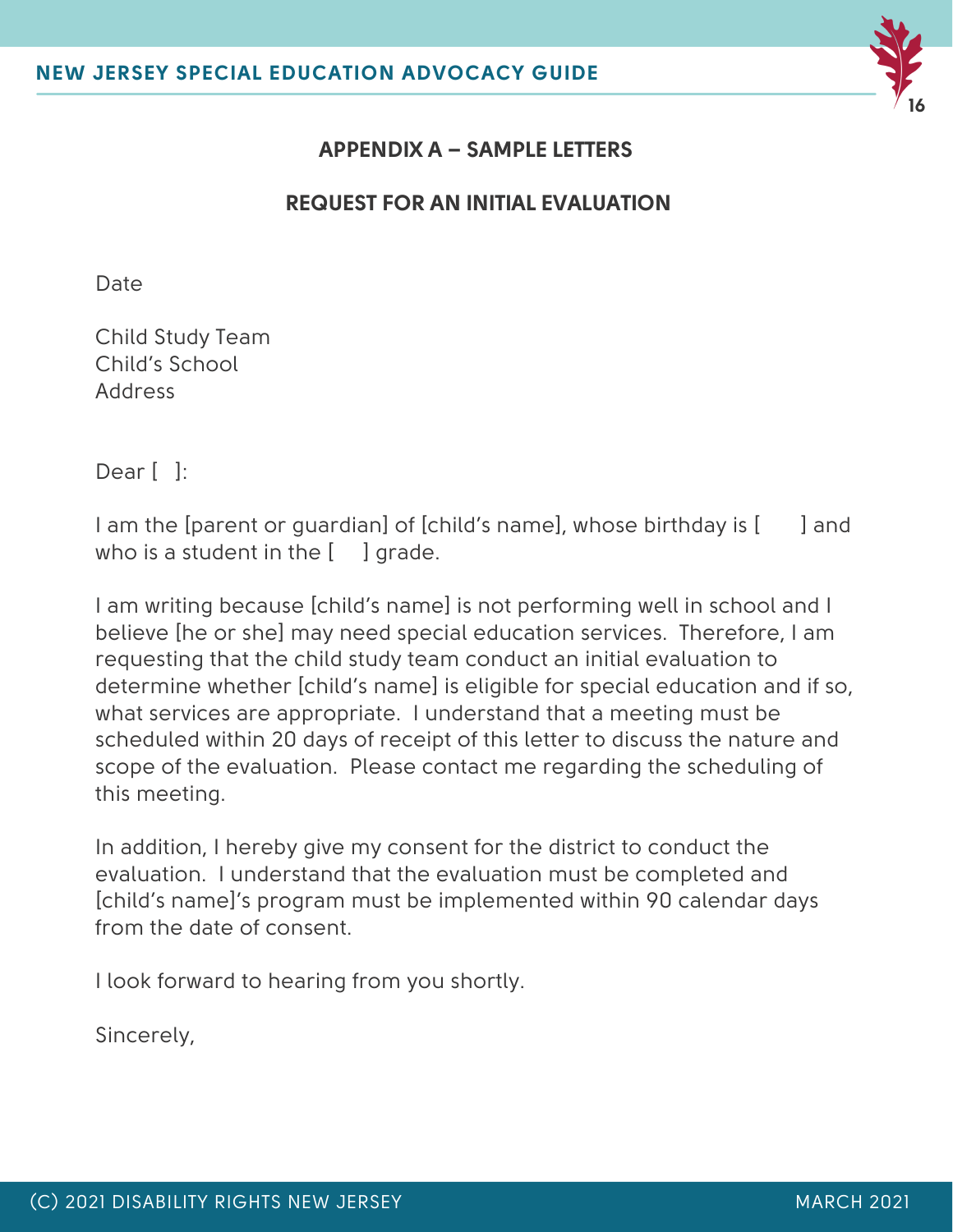

#### **SAMPLE RE-EVALUATION REQUEST**

Date

Child Study Team Case Manager Child's School Address

Dear [ ]:

I am the [parent or guardian] of [child's name], whose birthday is [ ] and who is a student in the  $\left[\begin{array}{cc} 1 \end{array}\right]$  grade.

Despite receiving services, my child is still experiencing significant difficulties in school. Therefore, I am requesting re-evaluations to help determine what changes and or additions to [child's name]'s program are appropriate.

I understand that a meeting is necessary to determine the nature and scope of the evaluation. Please be advised that I am requesting the following assessments be included within the evaluation:  $[$   $]$ . Furthermore, I understand that the re-evaluation must be conducted upon a parent's request and the re-evaluation must be complete within sixty days.

I look forward to hearing from you regarding the scheduling of the meeting.

Sincerely,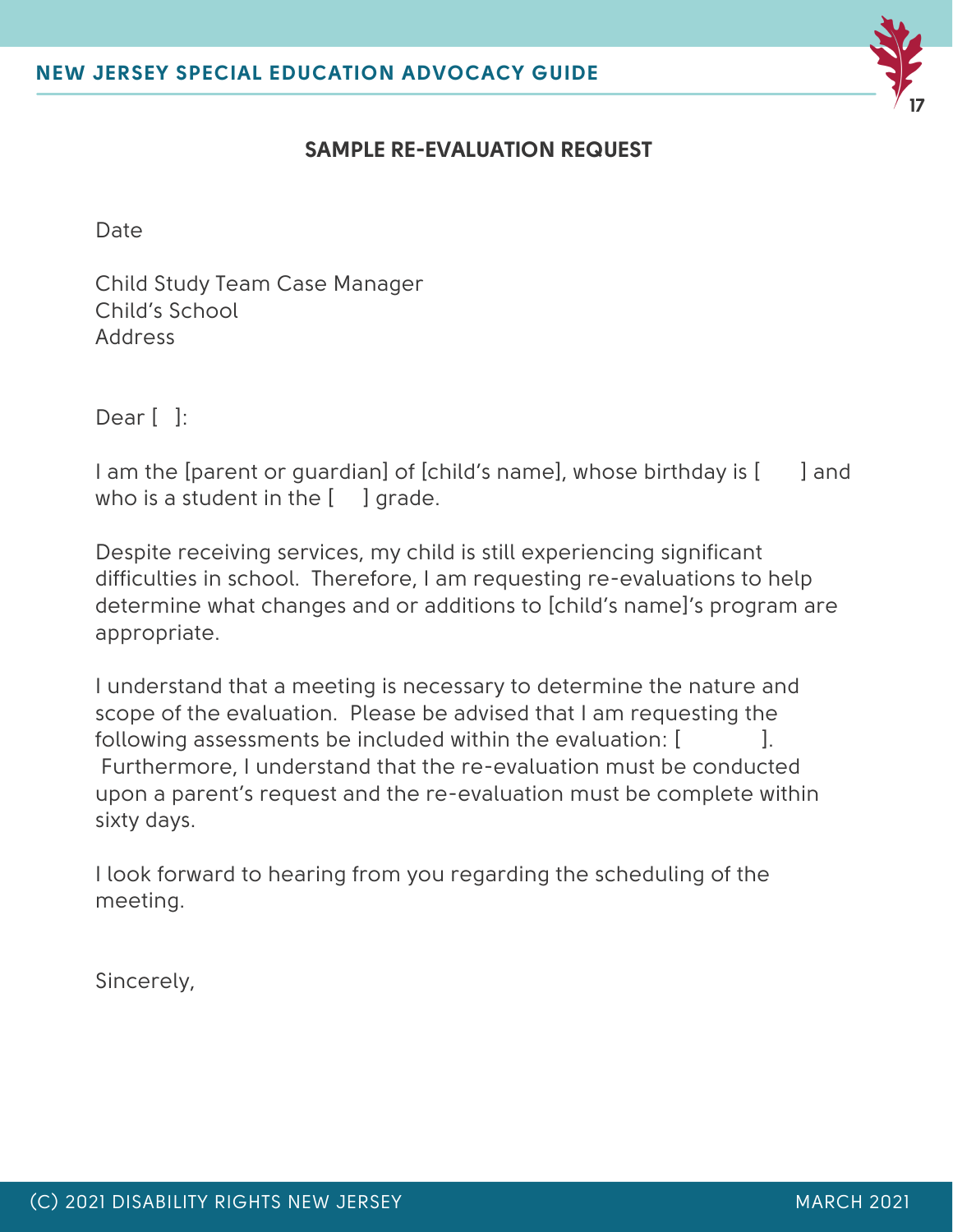

#### **SAMPLE LETTER REQUESTING INDEPENDENT EVALUATIONS**

Date

Child Study Team Case Manager Child's School Address

Dear [ ]:

I am the [parent or guardian] of [child's name], whose birthday is [ ] and who is a student in the  $\left[\begin{array}{cc} 1 \end{array}\right]$  grade.

I am writing to you to express my disagreement with the school district's reevaluation reports. Therefore, I am requesting the district pay for independent evaluations to assist in determining what changes or additions are necessary for [child's name]'s program. I believe the following assessments are necessary to be included in the independent evaluation [ ].

It is my understanding that if the school district denies my request for an independent evaluation, it must file for a due process hearing and prove to an administrative law judge that its evaluation is sufficient and an independent evaluation is not warranted. Furthermore, I am aware that you must respond to my request within twenty calendar days. Please notify me as soon as possible whether the district will grant my request for the independent evaluation or whether a hearing will be scheduled.

Sincerely,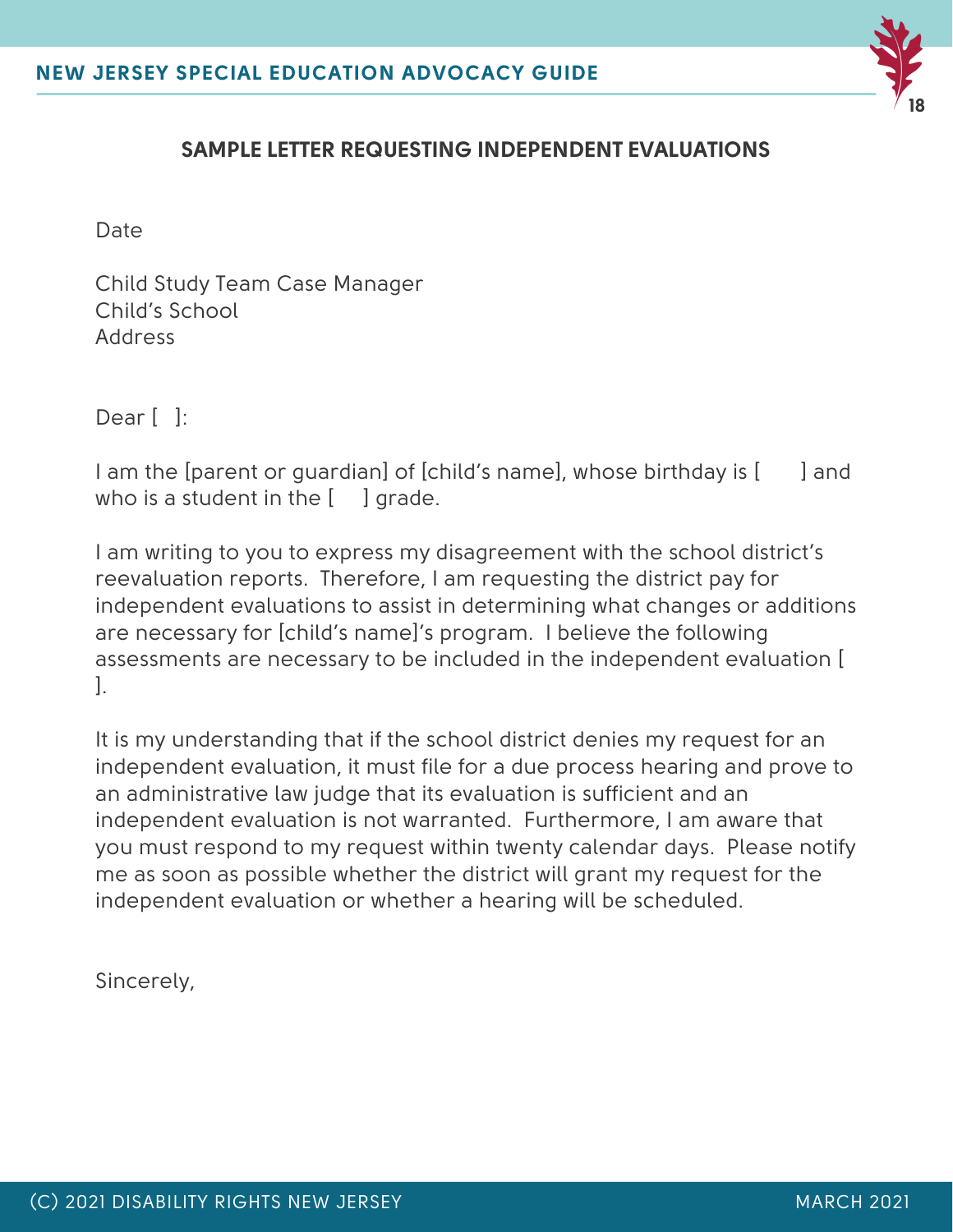

#### APPENDIX B – ADVOCACY ORGANIZATIONS

#### **DISABILITY RIGHTS NEW JERSEY**

210 S. Broad Street, 3rd Floor Trenton, New Jersey 08608 1-800-922-7233 (NJ only) or 609-292-9742 609-777-0187 (fax) 609-633-7106 (TTY) [www.disabilityrightsnj.org](http://www.disabilityrightsnj.org/)

#### **EDUCATION LAW CENTER**

60 Park Place, Suite 300 Newark, New Jersey 07102 973-624-1815 973-624-4618 (TTY) [www.edlawcenter.org](http://www.edlawcenter.org/)

#### **RUTGERS SCHOOL OF LAW**

Special Education Clinic 123 Washington Street Newark, New Jersey 07102 973-353-5576

#### **THE ARC OF NEW JERSEY**

985 Livingston Avenue New Brunswick, New Jersey 08902 732-246-2525 732-214-1834 (fax) [www.arcnj.org](http://www.arcnj.org/)

#### **SPAN PARENT ADVOCACY NETWORK**

35 Halsey Street, 4th Floor Newark, New Jersey 07102 1-800-634-SPAN (NJ Only) or 973-642-8100 973-642-8080 (fax) [www.spanadvocacy.org](http://www.spannj.org/)